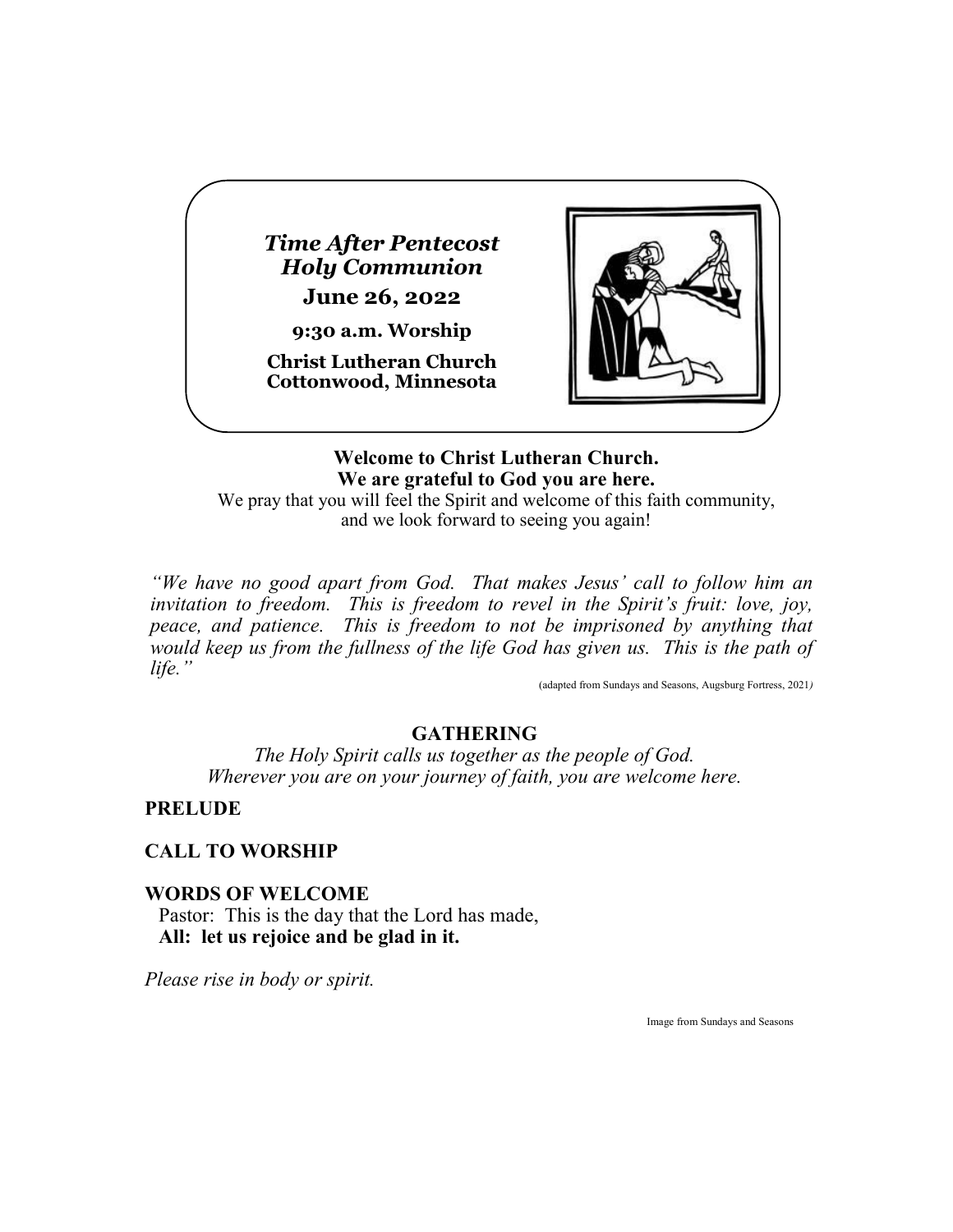#### **OPENING WORDS OF FAITH** based on Psalm 16

P: O Lord, you are my portion and my cup; it is you who uphold my lot. **All: My boundaries enclose a pleasant land; indeed, I have a rich inheritance.**

P: I will bless the Lord who gives me counsel; my heart teaches me night after night.

**All: I have set the Lord always before me; because God is at my right hand, I shall not be shaken.**

P: My heart, therefore, is glad, and my spirit rejoices; my body also shall rest in hope.

**All: For you will not abandon me to the grave, nor let your holy one see the pit.**

#### **WORDS OF CONFESSION AND FORGIVENESS**

P: We gather in the name of the Father,  $\mathcal{F}$ the Son, and of the Holy Spirit. **All: Amen.**

P: God of all mercy and consolation, come to the aid of your people, turning us from our sin to live for you alone. Give us the power of your Holy Spirit, that we may confess your son, receive your forgiveness and grow into the fullness of Jesus Christ, our Savior and Lord. Let us confess our sin in the presence of God and of one another.

*(Silence for a time of self-reflection*)

P: Most merciful God,

**All: we confess that we are captive to sin and cannot free ourselves. We have sinned against you in thought, word and deed, by what we have done and by what we have left undone. We have not loved you with our whole heart; we have not loved our neighbors as ourselves. For the sake of your Son, have mercy on us. Forgive us, renew us and lead us, so that we may delight in your will and walk in your ways, to the glory of your holy name. Amen.**

P: God, who is rich in mercy, loved us even when we were dead in sin, and made us alive together with Christ. By grace you have been saved. In the name of  $\hat{\tau}$  Jesus Christ, your sins are forgiven. Almighty God strengthen you with power through the Holy Spirit that Christ may live in your hearts through faith.

**All: Amen. Thanks be to God.**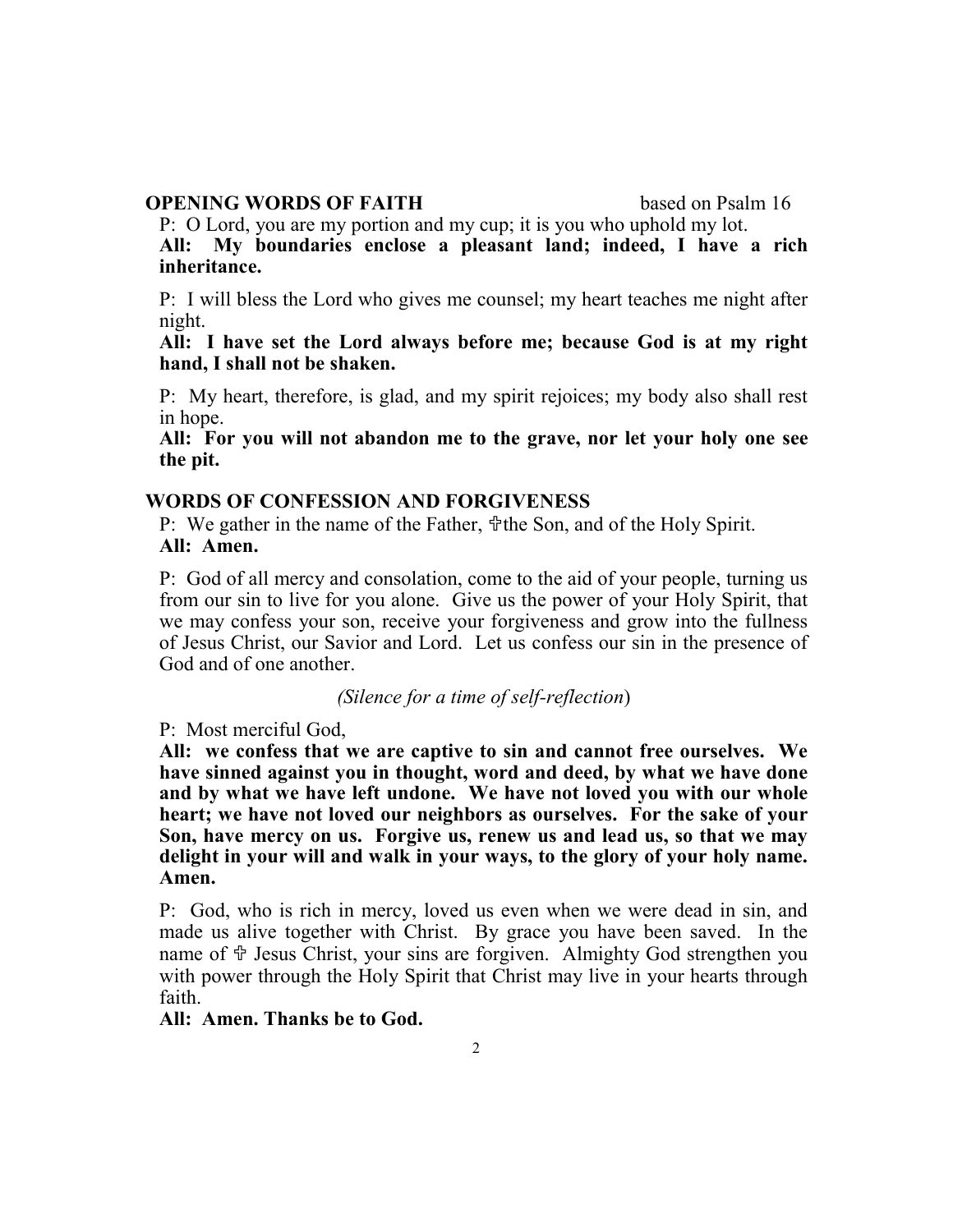#### **GATHERING HYMN** *"Gather Us In"* **ELW# 532** (*You will find the hymns in the red hymnal under the chair in front of you.)*

**GREETING**

P: The grace of our Lord Jesus Christ, the love of God, and the communion of the Holy Spirit be with you all.

**All: And also with you.**

#### **PRAYER OF THE DAY**

P: Let us pray. Sovereign God,

**All: ruler of all hearts, you call us to obey you, and you favor us with true freedom. Keep us faithful to the ways of your Son, that, leaving behind all that hinders us, we may steadfastly follow your paths, through Jesus Christ, our Savior and Lord. Amen.**

#### **SACRAMENT OF HOLY BAPTISM FOR MCCOY MAILEN PRINGLE**

#### **PROFESSION OF FAITH – THE APOSTLES' CREED**

P: Let us profess our faith in Christ Jesus, reject sin and confess the faith of the church.

Do you believe in God the Father?

**All: I believe in God, the Father almighty, creator of heaven and earth.**

P: Do you believe in Jesus Christ, the Son of God?

**All: I believe in Jesus Christ, God's only Son, our Lord, who was conceived by the Holy Spirit, born of the virgin Mary, suffered under Pontius Pilate, was crucified, died and was buried; he descended to the dead. On the third day he rose again; he ascended into heaven, he is seated at the right hand of the Father, and he will come to judge the living and the dead.**

P: Do you believe in God the Holy Spirit?

**All: I believe in the Holy Spirit, the holy catholic church, the communion of saints, the forgiveness of sins, the resurrection of the body, and the life everlasting. Amen.**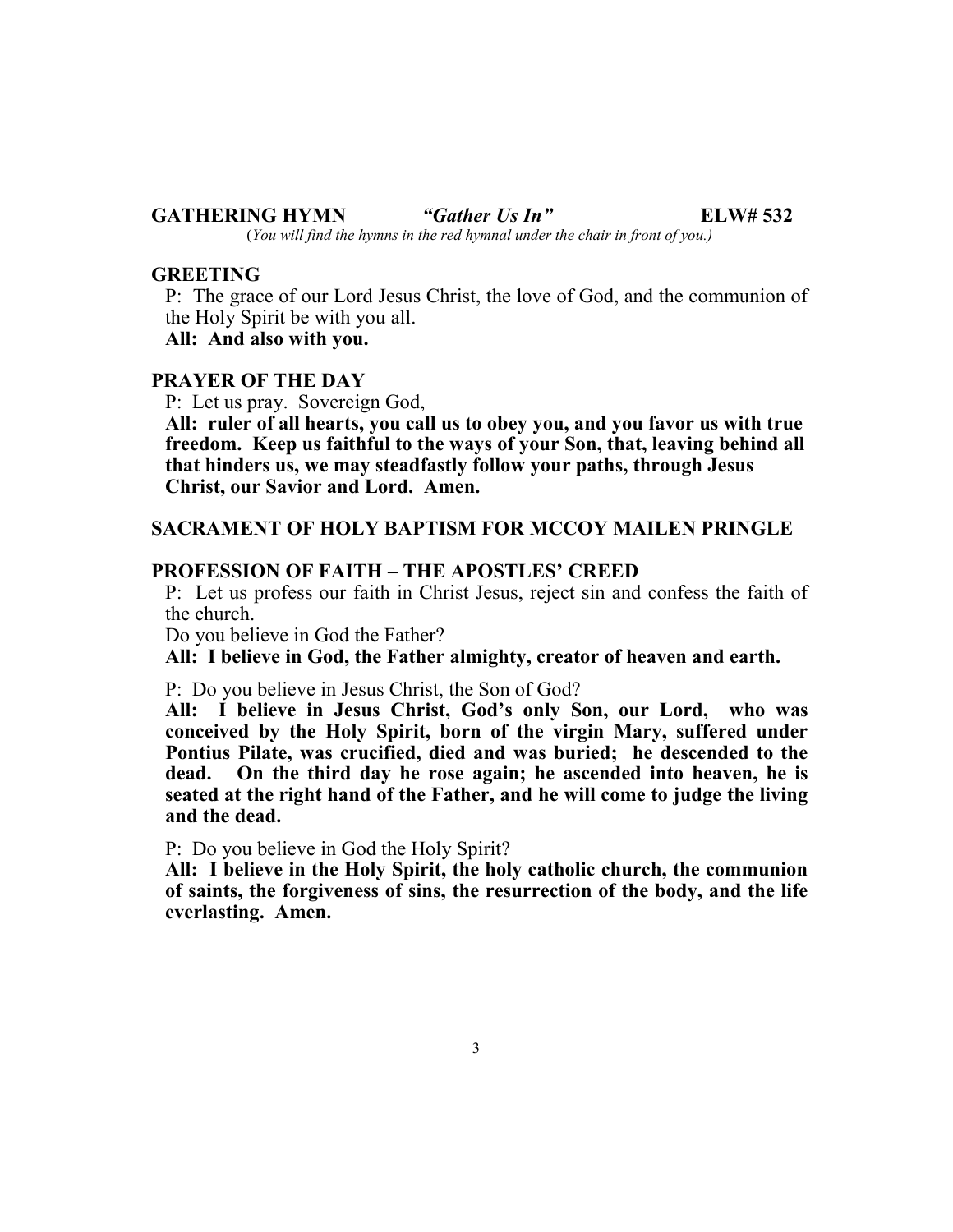#### **BAPTISMAL WORDS OF WELCOME**

**All: We welcome you into the body of Christ and into the mission we share: join us in giving thanks and praise to God and bearing God's creative and redeeming word to all the world.**

*Please be seated.*

#### **WORD**

*God speaks to us in scripture reading, preaching, and song.*

#### **OLD TESTAMENT READING** 1 Kings 19:15-16, 19-21

<sup>15</sup>Then the Lord said to him, "Go, return on your way to the wilderness of Damascus; when you arrive, you shall anoint Hazael as king over Aram. <sup>16</sup>Also you shall anoint Jehu son of Nimshi as king over Israel; and you shall anoint Elisha son of Shaphat of Abel-meholah as prophet in your place.

 $19$ So he set out from there, and found Elisha son of Shaphat, who was plowing. There were twelve yoke of oxen ahead of him, and he was with the twelfth. Elijah passed by him and threw his mantle over him.  $^{20}$ He left the oxen, ran after Elijah, and said, "Let me kiss my father and my mother, and then I will follow you." Then Elijah said to him, "Go back again; for what have I done to you?" <sup>21</sup>He returned from following him, took the yoke of oxen, and slaughtered them; using the equipment from the oxen, he boiled their flesh, and gave it to the people, and they ate. Then he set out and followed Elijah, and became his servant.

L: Word of God, Word of Life **All: Thanks be to God**

### **NEW TESTAMENT READING** Galatians 5:1, 13-25

<sup>1</sup>For freedom Christ has set us free. Stand firm, therefore, and do not submit again to a yoke of slavery.

 $13$ For you were called to freedo0m, brothers and sisters; only do not use your freedom as an opportunity for self-indulgence, but through love become slaves to one another.  $14$  For the whole law is summed up in a single commandment, desires is opposed to the Spirit, and what "You shall love your neighbor as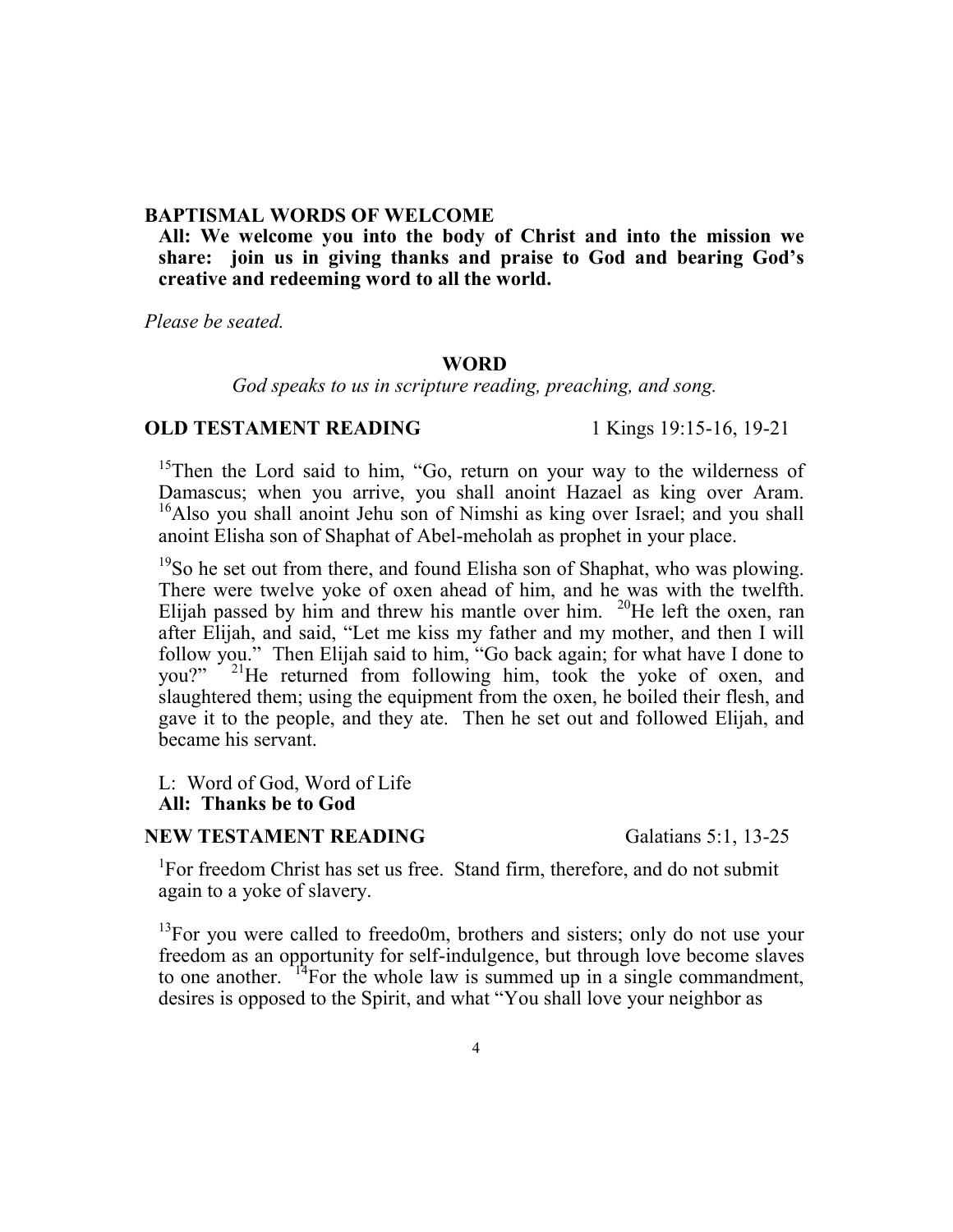yourself." <sup>15</sup>If, however, you bite and devour one another, take care that you are not consumed by one another.  $^{16}$ Live by the Spirit, I say, and do not gratify the desires of the flesh. <sup>17</sup>For what the flesh the Spirit desires is opposed to the flesh; for these are opposed to each other, to prevent you from doing what you want. <sup>18</sup>But if you are led by the Spirit, you are not subject to the law. <sup>19</sup>Now the works of the flesh are obvious: fornication, impurity, licentiousness, <sup>20</sup>idolatry, sorcery, enmities, strife, jealousy, anger, quarrels, dissensions, factions, <sup>21</sup>envy, drunkenness, carousing, and things like these. I am warning you, as I warned you before: those who do such things will not inherit the kingdom of God.  $22$ By contrast, the fruit of the Spirit is love, joy, peace, patience, kindness, generosity, faithfulness, <sup>23</sup>gentleness, and self-control. There is no law against such things.  $24$ And those who belong to Christ Jesus have crucified the flesh with its passions and desires. <sup>25</sup>If we live by the Spirit, let us also be guided by the Spirit.

L: Word of God, Word of Life **All: Thanks be to God**

*Please rise in body or spirit.*

**GOSPEL ACCLAMATION** *"O Jesus, I Have Promised"*

# **Stanza 1 ELW# 810**

#### **GOSPEL READING** Luke 9:51-62

P: The Holy Gospel according to Luke, the ninth chapter. **All: Glory to you, O Lord.**

<sup>51</sup>When the days drew near for him to be taken up, he set his face to go to Jerusalem. <sup>52</sup>And he sent messengers ahead of him. On their way they entered a village of the Samaritans to make ready for him; <sup>53</sup>but they did not receive him, because his face was set toward Jerusalem.  $54$ When his disciples James and John saw it, they said, "Lord, do you want us to command fire to come down from heaven and consume them?" <sup>55</sup>But he turned and rebuked them. <sup>56</sup>Then they went on to another village.

 $57$ As they were going along the road, someone said to him, "I will follow you wherever you go."  $58$ And Jesus said to him, "Foxes have holes, and birds of the air have nests; but the Son of Man has nowhere to lay his head."  $59^{\circ}$ To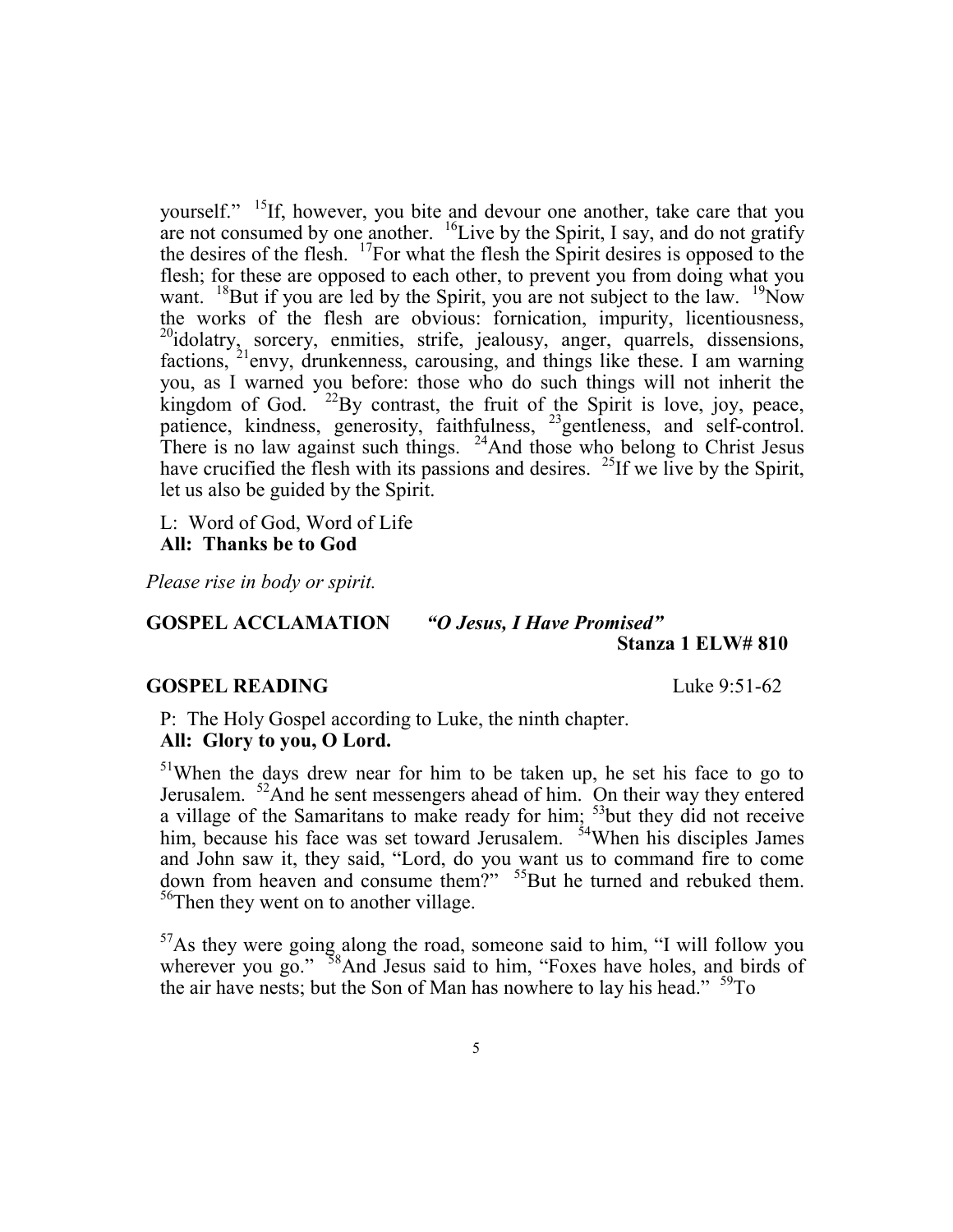another he said, "Follow me." But he said, "Lord, first let me go and bury my father." <sup>60</sup>But Jesus said to him, "Let the dead bury their own dead; but as for you, go and proclaim the kingdom of God." <sup>61</sup>Another said, "I will follow you, Lord; but let me first say farewell to those at my home."  $62$  Jesus said to him, "No one who puts a hand to the plow and looks back is fit for the kingdom of God."

P: The Gospel of the Lord **All: Praise to you, O Christ**

*Please be seated.*

**MESSAGE** Pastor Janel Kuester

**HYMN OF THE DAY** *"O Jesus, I Have Promised"* **ELW# 810**

*Please rise in body or spirit.*

**SHARING OF GOD'S PEACE** P: The peace of the Lord be with you always. **All: And also with you.**

*Please share a verbal peace with one another.*

*Please be seated.*

# **THANKSGIVING**

*We respond in gratitude for God's never-failing love and mercy.*

# **COMMUNITY ANNOUNCEMENTS AND OPPORTUNITIES TO SERVE**

# **OFFERING AND MUSIC**

*Thank you for your generosity.*



*Please rise in body or spirit.*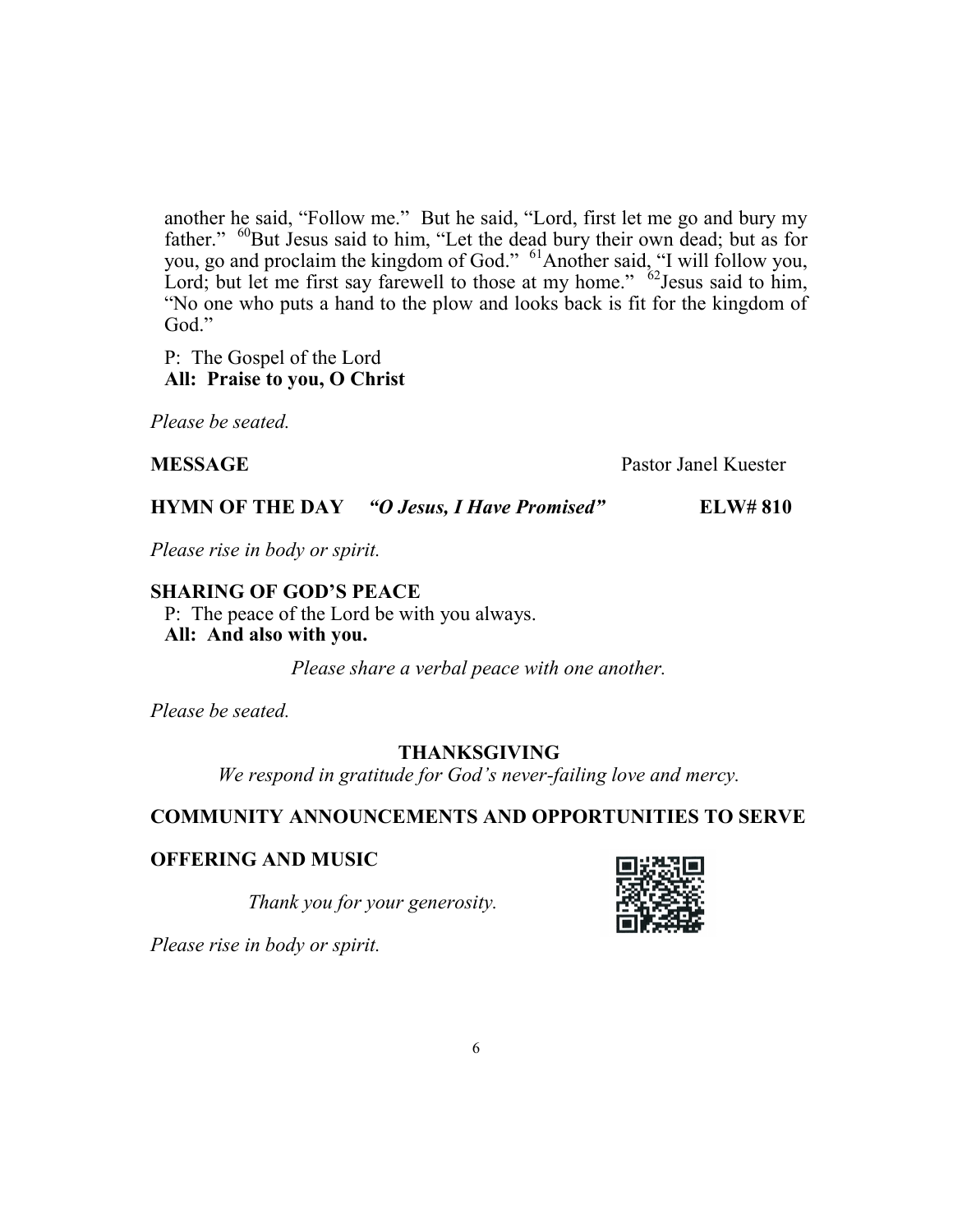#### **OFFERTORY PRAYER**

L: Let us pray: Life-giving God, through this meal you have bandaged our wounds of sin and fed us with your mercy. Now send us forth to live for others, both friend and stranger, that all may come to know your love. This we pray in the name of Jesus.

**All: Amen.**

### **PRAYERS OF GOD'S PEOPLE**

*The congregation responds to the prayer petitions with, "hear our prayer."*

#### **LORD'S PRAYER**

**All: Our Father, who art in heaven, hallowed be thy name, thy kingdom come, thy will be done, on earth as it is in heaven. Give us this day our daily bread; and forgive us our trespasses, as we forgive those who trespass against us; and lead us not into temptation, but deliver us from evil. For thine is the kingdom, and the power, and the glory, forever and ever. Amen**

*Please be seated.*

#### **SENDING**

*God sends us in mission to the world.*

#### **SENDING BLESSING**

P: The God of peace, Father,  $\Phi$  Son and Holy Spirit, bless you, comfort you and show you the path of life this day and always.

#### **SENDING HYMN** *"Now Thank We All Our God"* **ELW# 840**

#### **SENDING WORDS**

L: Go in peace. Love your neighbor. **All: Thanks be to God.**

**POSTLUDE**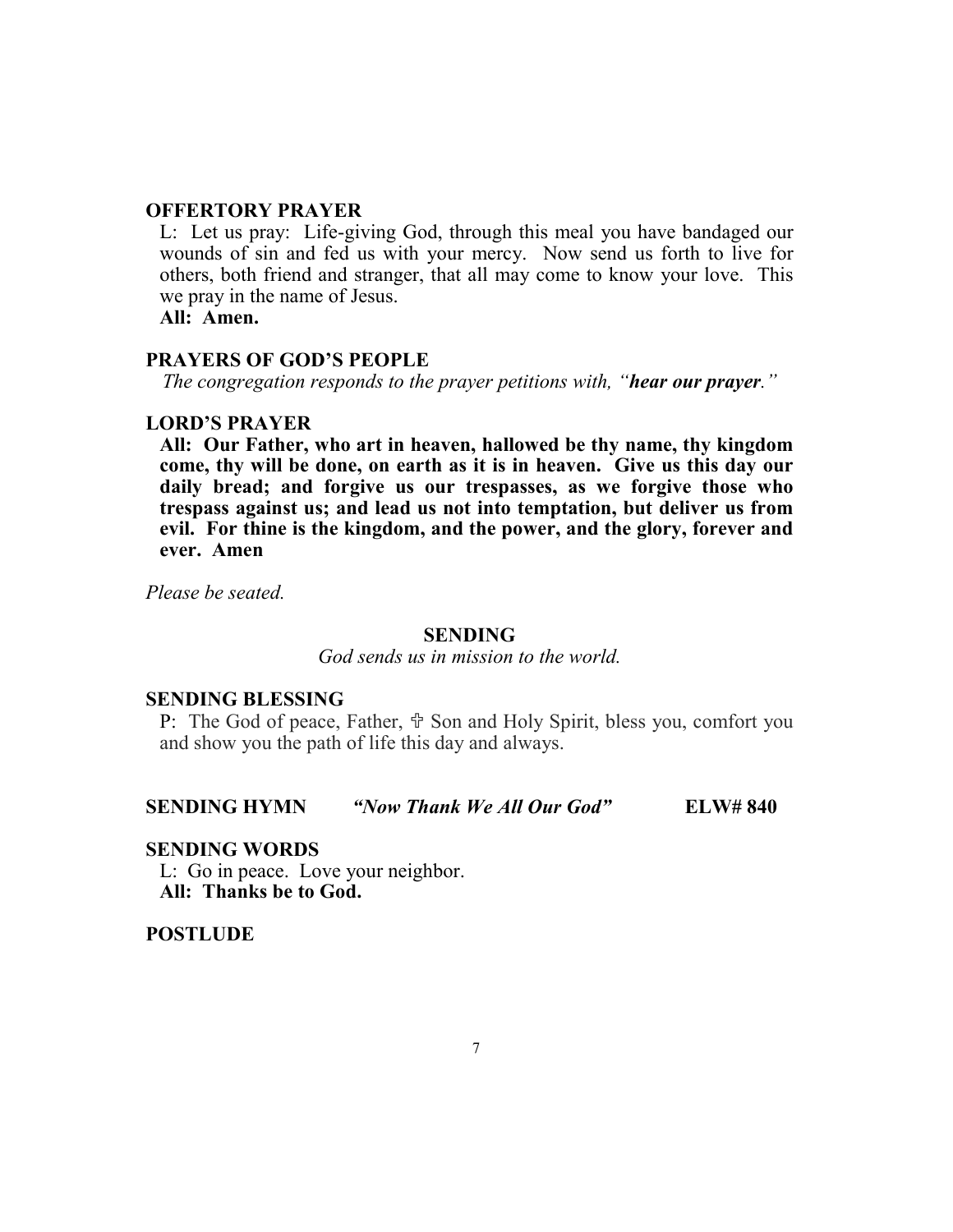# **— Thank You For Serving This Sunday, June 26, 2022 —**

**Ushers:** Pete Lavin, Larry Isaackson, David Roe, Brian Velde, Heather Velde, Kendra Velde, and Morgan Velde

**Musician:** Nikolas Hartke

**Lector and Assisting Minister:** Linda Magnuson

**PA:** Shawn Myers and Jonathan Olson

**Video Camera:** Sidnee Olson and Erik Lundberg

**Altar Care:** Pat Hinz and Carolyn Olson

**Counting:** Tracy Sterner and OPEN

# **This Week's Calendar**

# **Today, Sunday, June 26, 2022 Time After Pentecost**

Fellowship Time before and after Worship

9:30 am Worship with Pringle Baptism

7:00 pm Fellowship Fun Night - church backyard

# **Tuesday, June 28, 2022**

7:15 pm Christian Education Meeting

# **Next Sunday, July 3, 2022 Time After Pentecost**

Fellowship Time before and after Worship

9:30 am Worship

# **Worship on Cable TV Channel 180**

Due to the storm damage at the Senior Citizen Center and the lack of power to the building, in which houses the local cable station equipment, we are currently not able to broadcast the worship services at this time. Please let the church office know if we can provide you with a DVD copy to watch at home.



# **Enjoy Gardening**

The Prayer Garden behind the church could use a little TLC. *Could this be you?* Please contact the church office if you have some interest in leading or being a part of a team of folks who would water, weed, trim back or even share some perennials. This is a space several people come, sit and pray.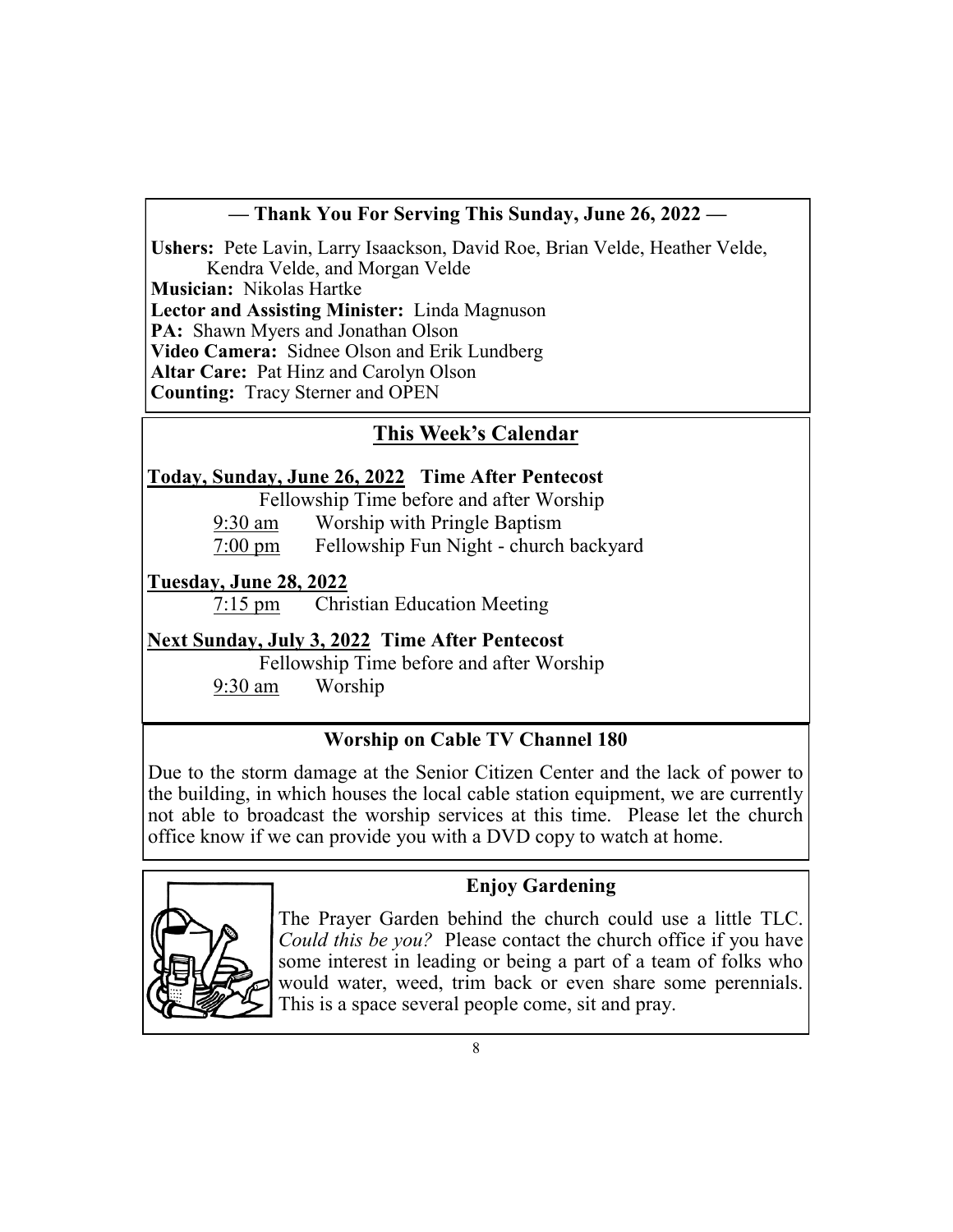### **Fellowship Fun Night Sunday, June 26 7-9 p.m. At Christ Lutheran Church Yard For all ages – children are welcome**

Is anyone else missing hanging out together in fellowship time? Be sure to mark the evening of June 26 for this first "Fellowship Fun Night" of the summer. The evening will be filled with the following opportunities of being in fellowship and fun together on the church property facing the lake.

### **Bonfire Pit and a S'mores Bar** – come and enjoy The Classic, The Nutty Buddy and The Grasshopper.

**Picnic Tables** available for a place to sit down and enjoy catching up – or bring your own lawn chair.



**Outdoor Games**: Bean Bag Boards, Horseshoes, Giant Jenga, Yardzi, Tenzi Dice, Ladder Ball, Frisbee Golf or Bocce Ball to name a few.

# **Christ in Our Home Devotional Books Available**

The July - September 2022 Christ in Our Home devotional books are available for pick up now. You will find them in the back of the sanctuary. Both large and regular print are available.



An invitation from Pastor Janel (PJ):

 If you are **interested in church membership** or know someone interested, please call PJ at the church office 507 423 5100 or her cell phone 651 726 4003. Email is: pstrjanel@gmail.com